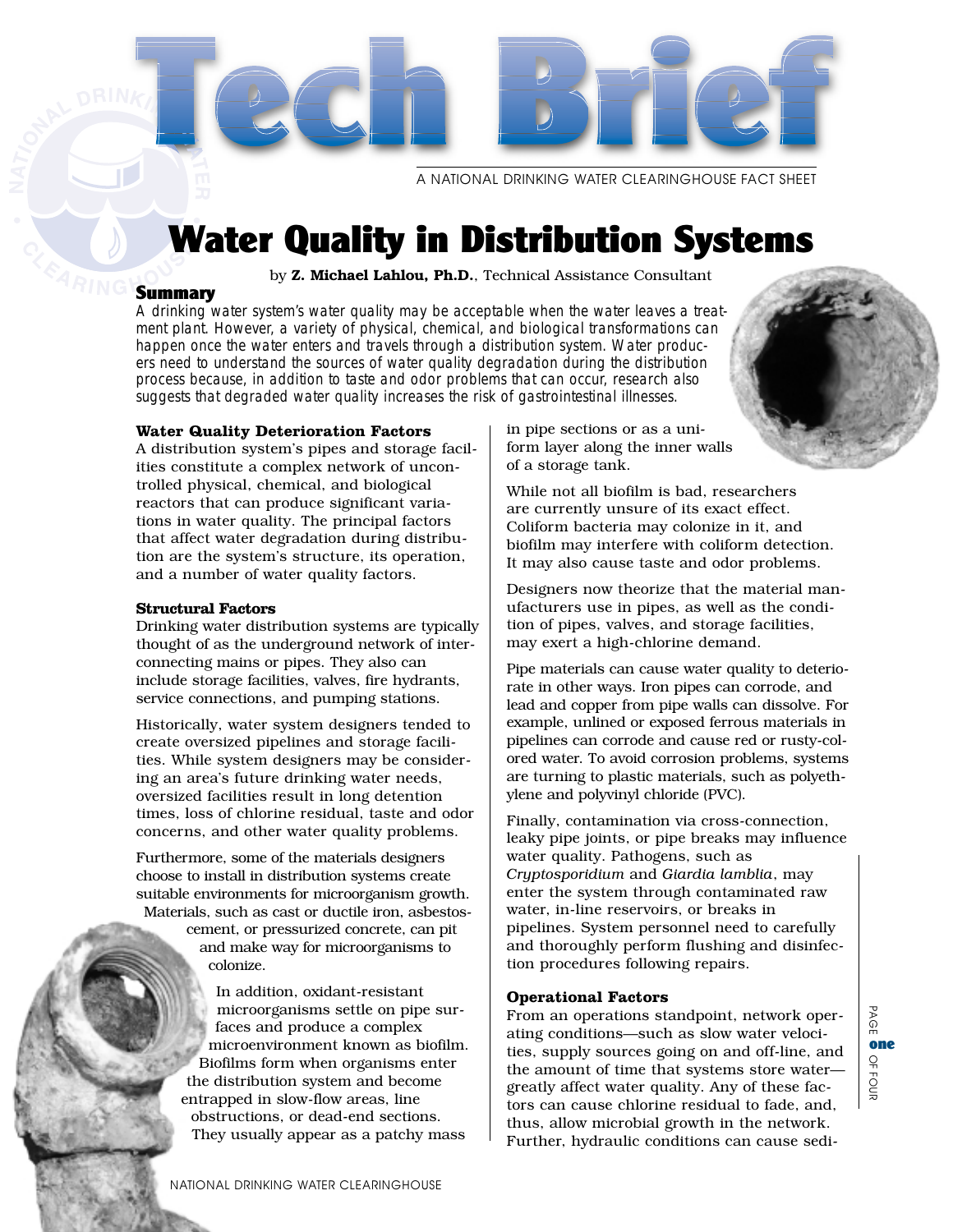ment to deposit, accumulate, and serve as both habitat and protection from disinfectants for microbial growth.

What's more, many storage facilities are kept full so that the system can be better prepared for emergency conditions. However, the long detention times result in degraded water quality.

#### **Water Quality Factors**

Some of the factors that provide optimal conditions for microorganisms to multiply include long water-detention times in tanks and pipes, adequate nutrient levels, and warm temperatures.

In addition, research has shown that the level of biodegradable organic matter in the distribution system strongly affects bacterial re-growth and harbors opportunistic pathogens. An opportunistic pathogen can be any disease-causing organism, bacterium, virus, helminth, or protozoan that slips through the treatment processes or enters the distribution system during pressure loss and finds the opportunity or favorable circumstances to lodge or reproduce in organic material, bacterial slime, or other material that it finds attractive.

A number of other conditions also can affect water quality. For example, disinfectants may react with organic and inorganic compounds and cause taste and odor problems or form disinfection by-products. Also, particulate resuspension may cause increased turbidity.

# **Contamination Prevention and Control**

Drinking water systems can improve water quality or prevent its deterioration in the distribution system. They can modify system operations and maintenance alternatives, make changes in treatment practices, and improve water quality monitoring and modeling. Generally, systems need to find an optimal combination of these actions, which can involve trade-offs between cost, water supply needs, and water quality considerations.

# **Modifications to System Operation**

Systems can use five primary operation procedures to maintain water quality:

- 1. minimize bulk water detention time,
- 2. maintain positive pressure,

PAGE OF FOUR

PAGE

two<br>Co<sup>p</sup> of

- 3. control the direction and velocity of the bulk water (see Figure 1 on page 3),
- 4. maintain a disinfectant residual in the distribution system (Disinfectant residual, usually chlorine, provides a relatively effective barrier to the growth of microorganisms in bulk water and biofilm.), and
- 5. prevent cross-connections and backflow.

Utilities should minimize bulk water detention time because the interactions between the pipe walls and the bulk water result in water quality deterioration. Furthermore, stored finished water should be turned over frequently because the stored water's age contributes to the overall water age in the distribution system.

To reduce possible pathogen intrusions, drinking water utilities should maintain minimal water pressure in the distribution network, particularly if cross-connections are present. Further, the utilities should maintain a positive pressure throughout the distribution system to minimize the potential for back siphonage or backflow of contaminants to occur. However, excessive water pressure may cause pipe leaks or even breaks.

Utilities should minimize rapid or extreme fluctuations in flow velocities and should minimize the frequency of reversals. Activities that may affect flow velocities include rapidly opening or closing a valve, a power loss, and hydrant flushing. Changes in flow velocity can scour sediments, tubercles, and deposits from interior pipe surfaces and degrade water quality.

#### **Maintenance Alternatives**

Distribution system flushing is an important tool to keep the water system clean and free of sediment, remove stagnant water, and remove unwanted contaminants that may have inadvertently entered the system. (See summer 2002 *On Tap* "How to Flush a Distribution System.")

Drinking water systems can use a variety of pipeline cleaning techniques. These techniques include mechanical scraping, pigging, swabbing, chemical cleaning, and flow jetting. Utility maintenance also includes emergency pipe repairs with sanitary precautions in place. Utilities should:

- try to keep contaminated water out of the trench and pipe;
- flush the line in the vicinity of the break;
- apply disinfectant to potentially contaminated components;
- disinfect new mains;
- disinfect storage tanks after construction, inspection, or maintenance; and
- conduct bacteriological testing to confirm the absence of contaminates.

Other maintenance activities that utilities can use to minimize water quality degradation:

- prevent and eliminate cross-connections;
- cover and vent storage tanks;
- maintain an adequate separation from sewers; and
- enforce applicable building plumbing codes.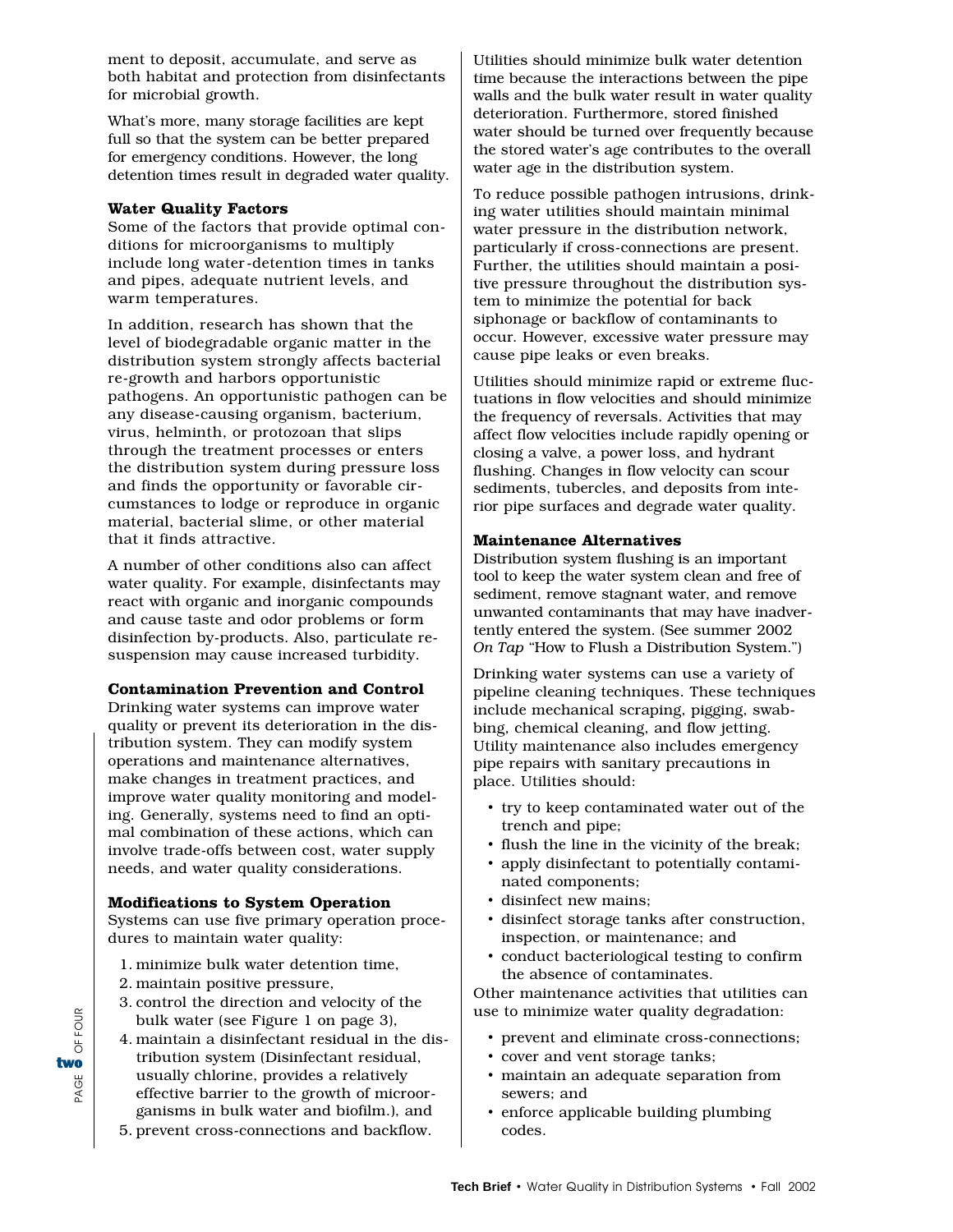# Corrosion Properties of Different Materials Used in Distribution Systems

| <b>Distribution Material</b> | <b>Corrosion Resistance</b>                                                                                                                   | <b>Potential Contaminants</b>                            |
|------------------------------|-----------------------------------------------------------------------------------------------------------------------------------------------|----------------------------------------------------------|
| Copper                       | Resists corrosion well, but is subject to<br>corrosive attack from high velocities,<br>soft water, chlorine, dissolved oxygen,<br>and low pH. | Copper                                                   |
| Lead                         | Corrodes in soft water with low pH                                                                                                            | Lead, arsenic, and cadmium                               |
| Mild steel                   | Subject to uniform corrosion, particu-<br>larly sensitive to high dissolved oxygen<br>levels                                                  | Iron, resulting in turbidity<br>and red-water complaints |
| Cast or ductile iron         | Aggressive waters can cause surface<br>erosion                                                                                                | Iron, resulting in turbidity<br>and red-water complaints |
| Galvanized iron              | Aggressive waters can cause galvanic<br>corrosion of zinc                                                                                     | Zinc and iron                                            |
| Asbestos-cement              | Good corrosion resistance; aggressive<br>waters can leach calcium from cement                                                                 | Asbestos fibers                                          |
| Plastic                      | Resistant to corrosion                                                                                                                        | Source: Larry Mays, 1999                                 |
|                              |                                                                                                                                               |                                                          |

#### **Figure 1**

#### **Changes in Treatment Practices**

Disinfection means using chemicals to inactivate harmful microorganisms that might be present in water. This practice protects distributed water from pathogen re-growth or recontamination. Water systems treating surface water supplies maintain a level of residual chemical disinfectant throughout the distribution system. They also usually use some kind of booster disinfection or a more stable secondary disinfecting chemical, such as chloramines.

On the other hand, excessive chlorine levels will produce taste and odor problems, may accelerate pipe corrosion, may enhance formation of harmful disinfection by-products, or produce health concerns for the system's customers.

Pipes can and do corrode internally, reacting with the water and deteriorating. Internal corrosion can cause toxic metals, such as lead and copper, to leach into water, impart a metallic taste to water, stain plumbing fixtures, harbor nuisance and pathogenic microorganisms, reduce a pipe's hydraulic carrying capacity, and ultimately result in leaks and clogs.

Numerous physical, chemical, and biological factors can increase corrosion's rate and occurrence. Some individual factors can either promote or inhibit corrosion, depending upon other conditions. The most significant factors include temperature, pH, alkalinity, dissolved oxygen, total dissolved solids, hardness, and bacteria.

#### **Three approaches to control corrosion:**

- 1. Modify the water quality to make the water less corrosive, such as adjusting the pH.
- 2. Lay down a protective lining between the water and the pipe, such as using chemical inhibitors.
- 3. Switch to plastic pipe, which is less prone to corrosion.

Attempts to control biofilm in the distribution system have taken several directions. To avoid releases of biofilm, utilities can manipulate their water chemistry, such as adjusting pH, alkalinity, or the Langlier Index (an indicator of corrosiveness). They also can apply corrosion inhibitors not only to protect pipe materials but also to firm up the coating of the sediments that harbor microbial communities.

# **Water Quality Monitoring and Modeling**

Utilities should develop a sampling plan to address monitoring and modeling issues, such as selecting sampling sites, establishing test parameters and monitoring frequencies, establishing field-monitoring protocols, and addressing laboratory considerations. The most commonly monitored test parameters to determine general distribution system water quality include coliform bacteria, heterotrophic plate count (HPC) bacteria, disinfectant residual, temperature, turbidity, pH, and color.